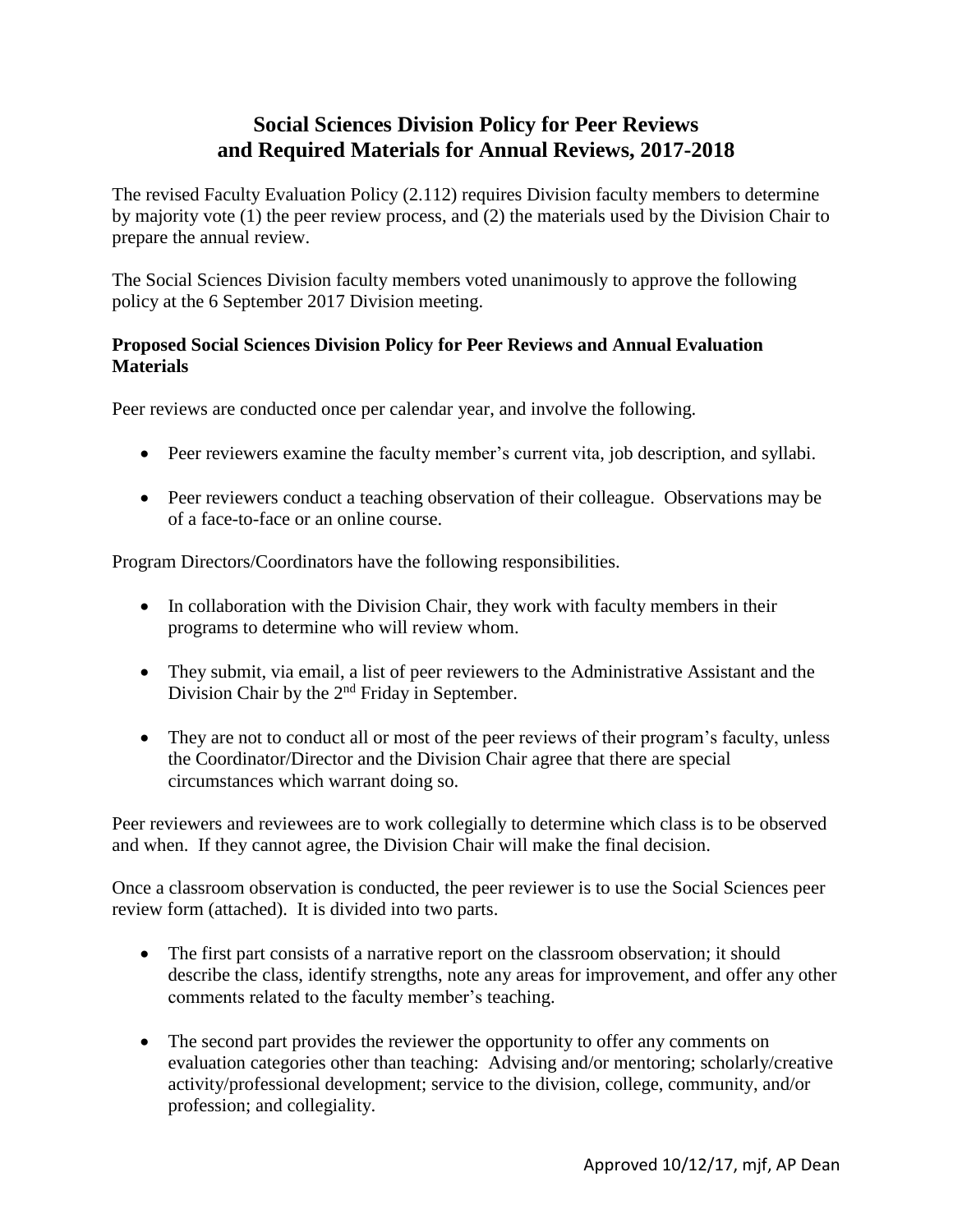Peer reviewers must complete the first part of the form (the narrative report on the classroom observation). They are encouraged but not required to fill out the second part of the form on the non-teaching elements of the evaluation.

Peer reviewers must submit their reports to the Division Chair by the 2<sup>nd</sup> Friday in October for any faculty member classified as  $2<sup>nd</sup>$  year (which includes instructors) and by the 1<sup>st</sup> Friday in December for all others.

The Division Chair considers classroom observation reports when conducting a faculty member's annual review, along with the following materials required by LCSC's Faculty Evaluation Policy.

- Current year Job Description
- Current student evaluations (both numeric and student comment pieces)
- Current and updated Curriculum Vita (CV)
- Current course syllabi

Classroom observation reports are to be attached to the formal faculty evaluation form completed by the Division Chair.

The Division's Policy, as per Policy 2.112, will be reviewed every three years.